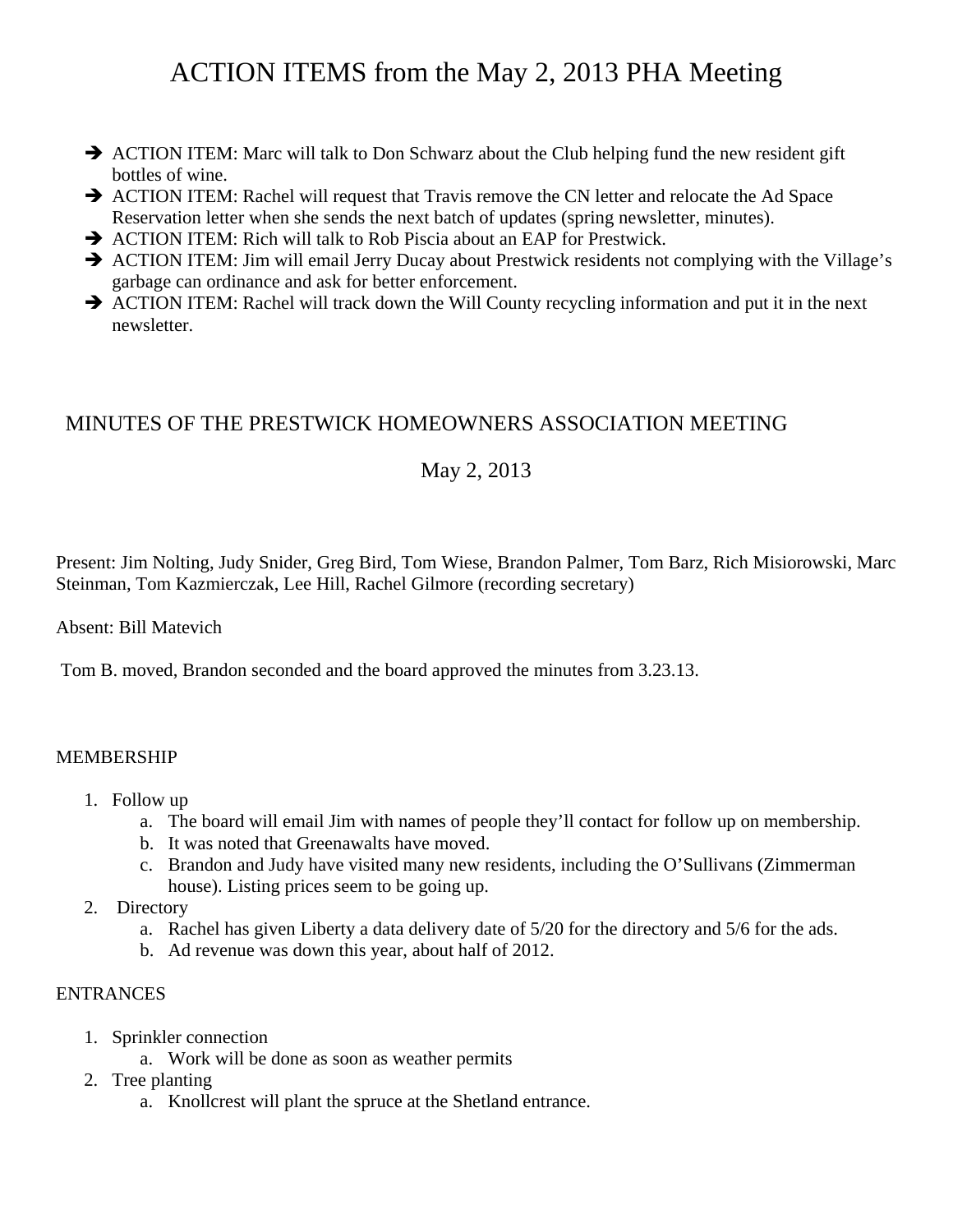# 1. Club Request

- a. Tom B. reported that the Club received approval and has begun to improve their dumpster area by removing the current asphalt, installing concrete pads and new fencing.
- 2. Other Requests
	- a. A patio project is pending.

# FINANCIAL

- 1. Tom K.'s report
	- a. Dues have brought in \$21,695 and ads have brought in \$1,450.
	- b. Other anticipated expenses are payouts to Koreman for landscaping contract, the plumber for the tap in for the sprinkler, the new tree at Shetland, secretarial services and postage. There is approximately \$23,000 in regular checking with almost \$46,000 in the bank.

#### **SOCIAL**

- 1. Club-PHA Events
	- a. The Club would prefer to sponsor events on their own.
- 2. Fireworks
	- a. Tom B. moved and Rich seconded to approve a \$2500 donation to the Club for the July 3 fireworks.
- 3. New Residents and the Club
	- a. Discussion was held on getting information on the Club to new residents. Currently, the PHA welcome folder contains some literature from the Club.
- $\rightarrow$  ACTION ITEM: Marc will talk to Don Schwarz about the Club helping fund the new resident gift bottles of wine.

## **SECURITY**

No report.

#### WEB SITE

Discussion was held about needed updates.

 $\rightarrow$  ACTION ITEM: Rachel will request that Travis remove the CN letter and relocate the Ad Space Reservation letter when she sends the next batch of updates (spring newsletter, minutes).

#### **GOVERNMENTAL**

- 1. Bulk Rate for Tree Removal
	- a. Tom W. reported that Knollcrest has offered the PHA a low rate for tree replacement.

# ARC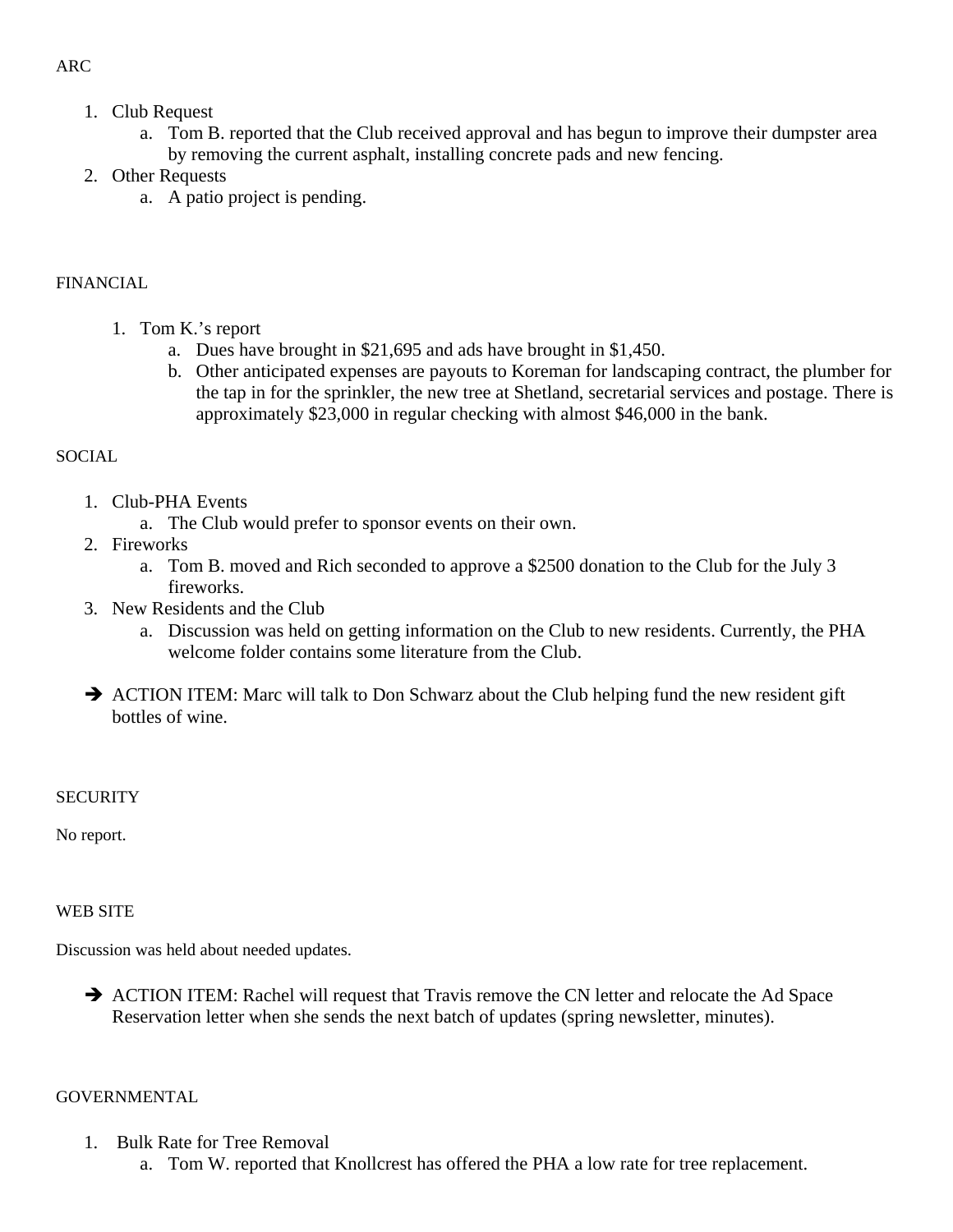- 2. Email Wording
	- a. Discussion was held on more specific wording in future correspondence about discounted services being one of the benefits of membership.
- 3. Sauk Trail Dam
	- i. Rich reported that Will County Forest Preserve District sent an engineer out to inspect the dam. The engineer found a crack and it will be repaired. The dam will now be inspected annually by an engineer. Illinois Department of Natural Resources will work with WCFPD on revising the operations manual and emergency plan. There will be a meeting this summer (July?) about the dam and emergency planning which will be open to the public.
- 4. Evacuation Plan
	- a. Discussion was held about emergency evacuation routes for Prestwick, whether from a train derailment or a tornado or other disaster. The board agreed that PHA should ask the Village for the evacuation plan, as other Emergency Action Plans exist for other parts of the Village.
- $\rightarrow$  ACTION ITEM: Rich will talk to Rob Piscia about an EAP for Prestwick.
- 5. Code Enforcement
	- a. Discussion was held about code violations in Prestwick. The board agreed that PHA needs a postcard with fill in the blank options or check off boxes for common code violations that can be mailed out to neighbors not complying. The mayor will be carbon copied on all mailings. This will create a documented paper trail that can be used to show the Village due diligence in seeking compliance.
	- b. Brandon reported that 2 19" TVs were dumped at Colony and Prestwick. Will County has a free pick up service for household electronic recycling.
- $\rightarrow$  ACTION ITEM: Jim will email Jerry Ducay about Prestwick residents not complying with the Village's garbage can ordinance and ask for better enforcement.
- $\rightarrow$  ACTION ITEM: Rachel will track down the Will County recycling information and put it in the next newsletter.

LEGAL

No report.

## **NEWSLETTER**

The next newsletter will go out in May. Issue will include:

- $\rightarrow$  Welcome New Neighbors
- $\rightarrow$  Social Events (fireworks info?)
- $\rightarrow$  Neighbor You Should Know & Request for Nominations
- $\rightarrow$  Household Electronic Recycling Pick Up
- $\rightarrow$  Liberty Thank You
- $\rightarrow$  Covenant/Deed Restrictions Reminder
- $\rightarrow$  Request for Residents to Sign Up for nixle.com